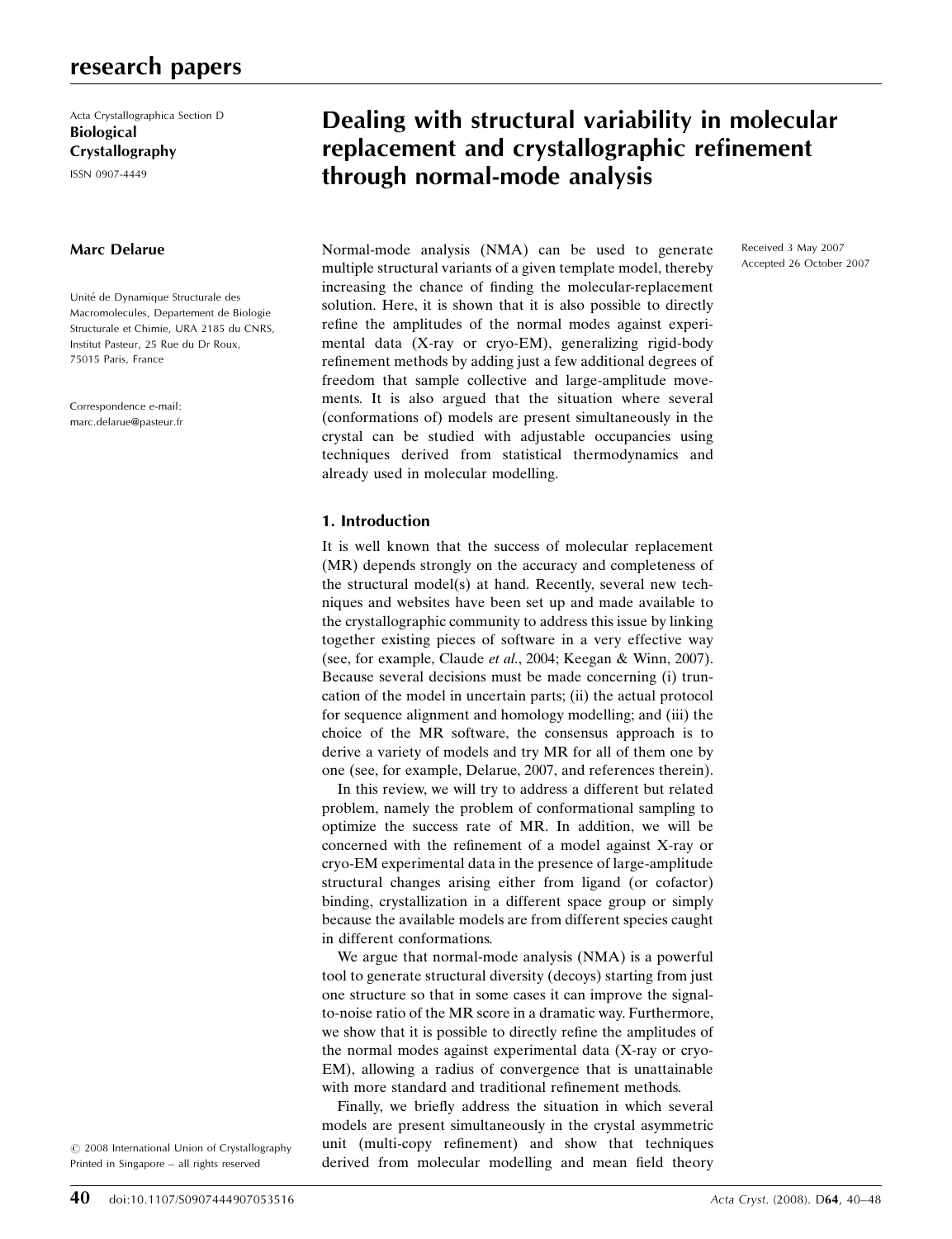(MFT) can handle this case in a natural way through the refinement of adjustable occupancies (Koehl & Delarue, 1996). This also suggests that structural diversity can be approached in MR not by scanning each possible model one by one, but rather by treating all (fixed) models in an all-inone-go fashion and just refining their weights.

#### 2. What are normal modes and what are they good for?

#### 2.1. Definition

By definition, normal modes are the eigenvectors of the matrix of the second derivatives (or Hessian matrix) of the energy:  $H_{ij} = \frac{\partial^2 V}{\partial x_i \partial x_j}$ . The frequencies  $\omega_k$  are the square roots of the associated eigenvalues  $\lambda_k$ . For a molecule containing N atoms described in a Cartesian coordinate system, the dimension of H is  $3N \times 3N$ . The 3N components of each eigenvector (mode) describe the evolution of each atomic coordinate along that mode. The modes can be sorted by ascending associated frequency, starting with the first six modes with zero frequencies that describe the overall translation and rotation motions of the molecule. At a given temperature, the lowest frequency modes are the ones that are the most likely to reproduce large-amplitude movements (see below).

If the potential energy is purely harmonic and can be written as  $x^T H x$  (where  $x^T$  denotes the transpose of x), which is always the case locally if the first-order derivatives of the potential energy are zero, i.e. if the mechanical system is at equilibrium, then the equations of motion around this equilibrium position can be written down analytically. The motion  $\mathbf{r}_i(t)$  of each atom *i* is just the superposition (linear combination) of normal modes, modulated by sine functions of known frequency  $\omega_k$  with amplitudes  $c_k$  and some phase shift  $\varphi_k$ , along eigenvectors  $\mathbf{u}_k^i$ ,

$$
\mathbf{r}_i(t) = \sum_k c_k \sin(\omega_k t + \varphi_k) \mathbf{u}_k^i.
$$
 (1)

#### 2.2. Simplified harmonic potentials: ENM and variants thereof

Normal modes have been used since the mid-1980s for macromolecules, following the work of Brooks & Karplus (1983), Go et al. (1983) and Levitt et al. (1985). However, it was not until recently that this method became truly widespread. This change of affairs was permitted by two factors: (i) the use of simpler energy potential functions, which renders unnecessary the energy-minimization step before diagonalizing  $H$ , and (ii) the realisation that only the calculation of the top 5–10% lowest frequency modes is really necessary, instead of the full spectrum. These two factors allowed much faster normal-mode calculations, while at the same time the simple elastic potential first derived by Tirion (1996) was shown to be able to capture most of the interesting and biologically relevant movements of proteins (Tama & Sanejouand, 2001) and molecular motors such as polymerases (Delarue & Sanejouand, 2002), the GroEL chaperonin (Zheng, Liao et al., 2007), helicases (Zheng, Brooks et al., 2007) and even the ribosome (Tama et al., 2003).

The Tirion potential energy (elastic network model or ENM) is of the type

$$
V = \frac{C}{2} \sum_{(i,j)} (d_{ij} - d_{ij}^0)^2, \tag{2}
$$

where the sum is restricted to those pairs of atoms  $(i, j)$  whose distance  $d_{ij}$  is less than a certain cutoff, usually 10 Å, and  $d_{ij}^0$  is the equilibrium value of  $d_{ij}$  (see also Bahar et al., 1997).

This potential energy was further simplified by Hinsen (1998), who showed that a coarse-grained potential based on the same idea but restricted to CA-only coordinates performed almost equally well. Finally, Sanejouand and coworkers developed a method to calculate ENM normal modes for all atoms in almost the same CPU time as the CAonly model, using the so-called rotation–translation–block (RTB) method that projects all degrees of freedom of a given group of atoms (one residue or more) onto the six rotation– translation degrees of freedom of that block (Tama & Sanejouand, 2001).



#### Figure 1

Elastic network representation of the glutamine-binding protein 1ggg, as output by NOMAD-Ref (Lindahl et al., 2006). This figure was drawn with PyMOL (DeLano, 2002).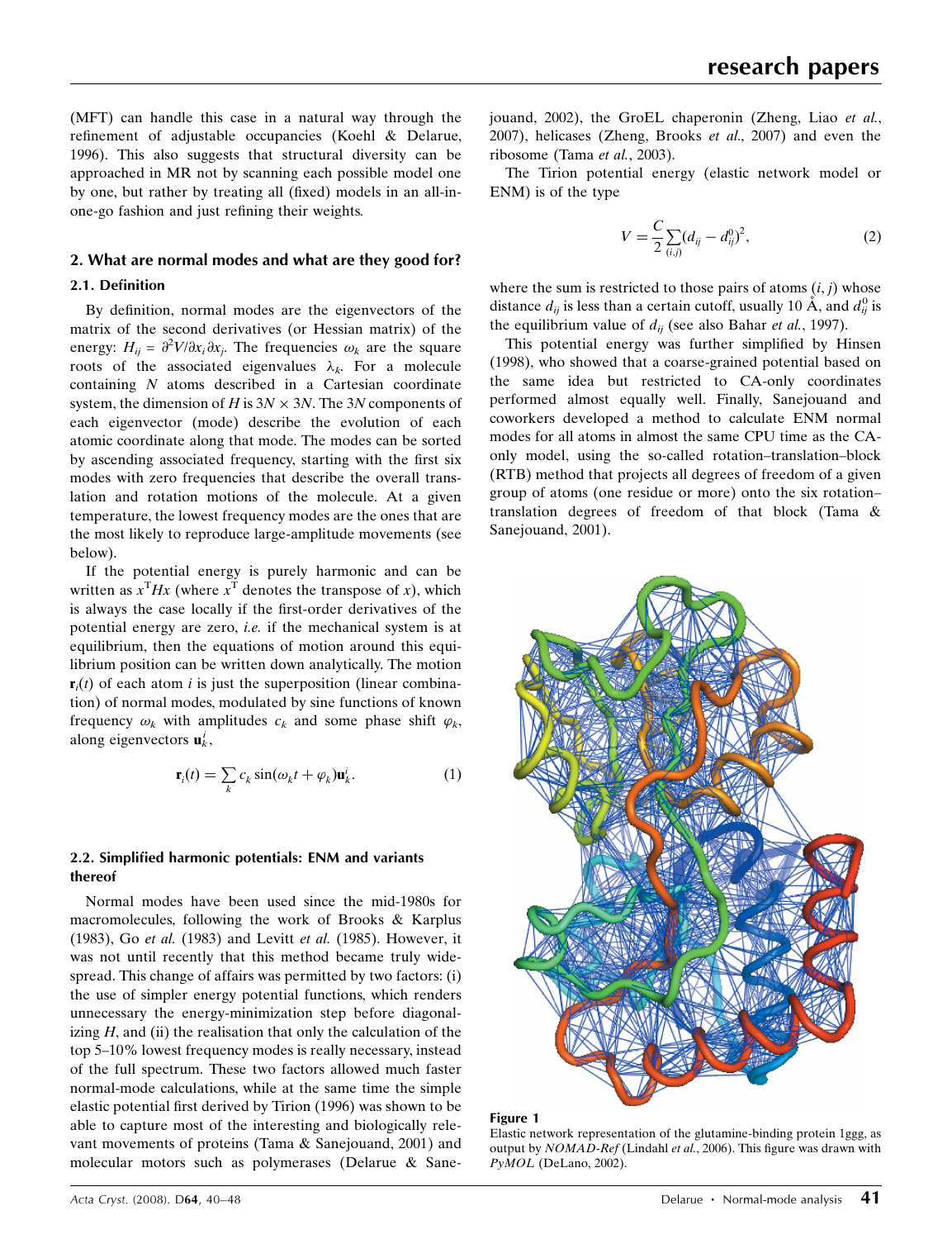#### 2.3. Collective and large-amplitude movements are well described by low-frequency modes

Because of the graph-like and highly connected nature of the model (see Fig. 1), it is clear from the outset that the ENM should be good for predicting collective movements: if one pulls one residue, its neighbours will be moved through the spring network, then the neighbours of the neighbours and so on. Also, the models produced by deformation along normal modes should retain protein-like geometry because the interatomic distances are restrained to near-native values; in particular, secondary structures are preserved. Moreover, because of the equipartition of energy, each normal mode carries the same energy, which implies that at a given temperature the amplitudes of movement along lowfrequency normal modes are always larger than the amplitude of movement along high-frequency modes (see Fig. 2). Finally, because of the speed of the calculation, it became possible to check the relevance of the ENM low-frequency modes to the description of known structural transitions on a database scale. This was first accomplished by Krebs et al. (2002), who used the so-called 'overlap coefficient'  $O_k$  (Hinsen, 1998; Tama & Sanejouand, 2001) to quantify the agreement between the movement predicted for a particular normal mode and an 'observed' movement, namely through the dot product of the difference vector  $\Delta r$  between two known structures of the same macromolecule and each normal mode  $\mathbf{u}_k$  (see Fig. 3),

$$
O_k = \sum_i \Delta \mathbf{r}_i \cdot \mathbf{u}_k^i / \left[ \sum_i (\Delta \mathbf{r}_i)^2 \cdot \sum_i (\mathbf{u}_k^i)^2 \right]^{1/2}.
$$
 (3)

These authors showed that the mean value of the maximum overlap coefficient was around 0.56 and that on average known structural transitions can be described with two modes



#### Figure 2

Influence of a steeper and steeper harmonic potential for the closed form compared with a constant harmonic curve for the open form on the crossing point between the two curves. The closed form is represented by a family of harmonic curves on the right and the open form is on the left with just one harmonic curve. It can be seen that the steeper the potential of the closed form, the closer the crossing point to the closed form. At a constant temperature (horizontal line), the amplitude of the movement away from the equilibrium position is smaller for steeper potentials.

that happen to tend to be among the very lowest frequency ones (Krebs et al., 2002).

Further tests of the validity of the ENM model and the deduced NMA were conducted by systematically comparing predicted and measured crystallographic B factors (Kundu et al., 2002; Kondrashov et al., 2006). This led to a mean overall correlation coefficient of 0.64 for more than 100 highresolution X-ray structures when packing interactions are included.

For a given open/closed structural transition (e.g. adenylate kinase or hexokinase), normal modes derived from the open form are usually better at describing the structural change than those derived from the closed form: a possible explanation is that the open form, which has less links and contacts than the closed form, has a less steep harmonic well, thereby shifting the crossing point between the two harmonic curves towards the final state in a naïve one-dimensional representation (see Fig. 2). This means that one can travel further towards the final state along normal modes derived from the open state, compared with the reverse situation where normal modes are derived from the closed state and the target is the open state.

#### 2.4. How many modes are needed to represent the full transition?

At this stage, it should be made clear that even though normal modes generally represent a much better basis set to describe a structural transition than a randomly generated basis set, the full transition can only be described by the complete set of normal modes. We refer the reader to Van Wynsberghe & Cui (2006) for the point that more than just a handful of modes are needed to reproduce the atomic displacement correlation matrix. Normal modes are nevertheless convenient because a partial set of them (usually the 10–20 lowest frequency ones) can often describe most of the



#### Figure 3

Overlap coefficient  $O_k$  (see equation 3) for low-frequency modes  $(k = 1-106)$  for the open and closed forms of the glutamine-binding protein (PDB codes 1ggg and 1wdn). The cumulated score is also represented (dashed line).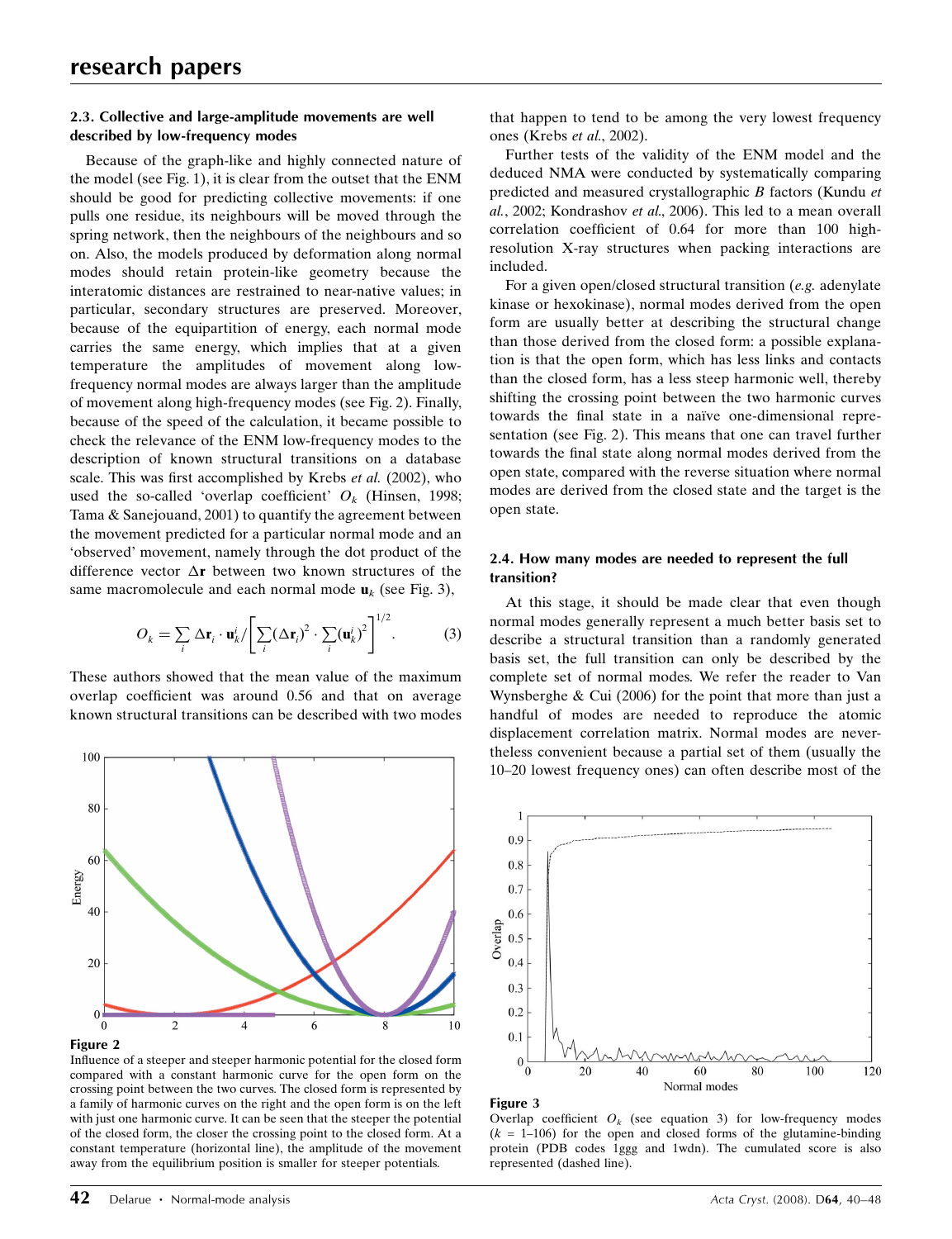transition, routinely 90–95% (see, for example, Delarue & Sanejouand, 2002). Here, the range 90–95% refers to the cumulated square  $t_n = \sum_{k=1,n} O_k^2$  of the overlap coefficient  $O_k$ , which is the correct way to measure how the different orthogonal normal modes  $(1 \dots n)$  cooperate to describe a given transition. Interestingly, the quantity  $t_n$  allows the *a priori* calculation of how much the root-mean-square deviation (r.m.s.d.) between the two forms can be reduced by applying the best amplitudes  $c_1 \ldots c_n$  (in the sense of minimum r.m.s.d. with the target) along this subset of normal modes  $(1 \dots n)$ ,

r:m:s:d:ðnÞ 2 =r:m:s:d:ð0Þ <sup>2</sup> ¼ ð1 tnÞ; ð4Þ

where r.m.s.d. $(n)$  is the r.m.s.d. of a model deformed along n normal modes after applying the best amplitudes to obtain the minimum r.m.s.d. with the target model and r.m.s.d.(0) is the initial r.m.s.d. of the unperturbed model (Lindahl & Delarue, 2005).

This formula gives *a posteriori* the maximum possible reduction of the r.m.s.d. when deforming a model along a given subset of normal modes (up to mode number  $n$ ) and explains most of the data of Petrone & Pande (2006). The take-home lesson (and warning message) is that even with a cumulated overlap of 90% (or 95%), there is still 32% (or 22%) of the r.m.s.d. decrease to be explained. Still, for a structural transition with a  $7 \text{ Å}$  r.m.s.d., such as in adenylate kinase, this means a reduction of the r.m.s.d. to  $2.2 \text{ Å}$  (or  $1.5$  Å), which is enough to bring the model into the radius of convergence of conventional refinement programs. The problem of course is that one does not know a priori how many modes are necessary and which are the most relevant.

#### 2.5. How to select the biologically relevant modes

A recurrent question in the field is how to select a priori the best subset of normal modes. Two recent studies have addressed this problem. One of them argues that the biologically relevant modes are the most robust ones when using slightly different versions of the ENM (Nicolay & Sanejouand, 2006). The other one relies on more biological (evolutionary) information, namely a multialignment of closely related sequences, to strengthen or weaken the links between the pairs of atoms in the ENM (Zheng et al., 2006) depending on the degree of sequence conservation of the different positions involved.

This problem is particularly acute when studying structural transitions that are not a priori well described by lowfrequency normal modes, namely loop movements. However, in certain cases, such as the TIM-barrel active site (Kurkcuoglu et al., 2006), it could be shown that normal modes can actually be used in a meaningful way. This is also the case for some Ser-Thr kinases, which undergo large loop movements upon activation. By carefully filtering for normal modes that do have an influence on the particular loop they are interested in, Abagyian and coworkers showed they could identify a restricted subset of normal modes explaining most of the transition (Casavotto et al., 2005).

#### 2.6. Generating decoys

We terminate this section by concluding that normal modes, when used with caution, form an excellent basis set for deforming a model around an equilibrium position and sampling its conformations using as few degrees of freedom as possible. This actually has recently been used by Summa & Levitt (2007) to generate decoys and test various energy functions with a powerful minimizer for their ability to refine back the decoys to the true energy minimum. Equivalently, it is clear that normal modes can be used to improve the chance of successful refinement in the presence of experimental data, i.e. to increase the radius of convergence of such methods.

#### 2.7. Websites

A number of websites have recently been implemented to make these methods available in a user-friendly manner; these include NOMAD-Ref from our group (http:// lorentz.dynstr.pasteur.fr/index1.php; Lindahl et al., 2006) and also elNémo (http://www.elnemo.org; Suhre & Sanejouand, 2004a), ANM from I. Bahar's group (http://www.ccbb.pitt.edu/ anm; Eyal et al., 2006) and AD-ENM from W. Zheng (http:// enm.lobos.nih.gov), as well as webnm@ (http://www.bioinfo.no/ tools/normalmodes; Hollup et al., 2005) derived from K. Hinsen's MMTK Toolkit.

### 3. NMA and crystallography

### 3.1. Crystallographic *B* factors: early use of NMA to refine them and validation of the ENM

Historically, the refinement of  $B$  factors was the first application of normal-mode analysis to X-ray macromolecular crystallography. This was accomplished by several groups at the beginning of the 1990s (Diamond, 1990; Kidera & Go, 1992; Kidera et al., 1992) using standard force fields for NMA. However, this type of refinement was superseded by TLS (Painter & Merritt, 2006 and references therein).

Conversely, the fit between calculated  $B$  factors  $[B - (8\pi^2/3)\langle u^2 \rangle]$  and experimental B factors was first used to evaluate the relevance of the ENM to the reproduction of biologically significant movements by Bahar et al. (1997) using a scalar version of the elastic model (the Gaussian Network Model) and then by Phillips and coworkers to test several variants of the ENM (Kundu et al., 2002; Kondrashov et al., 2006) on a larger scale of over 100 high-resolution X-ray structures. In particular, these authors were able to show that by using two different elastic constants for linked pairs of atoms within less than  $R_c = 10 \text{ Å}$ , depending on whether these atoms were chemically bonded or not, they could improve the correlation coefficient between the calculated and measured B factors from 0.64 to 0.75. More recently, Song & Jernigan (2007) showed that by including rigid-body movements the correlation coefficient increases to 0.81.

Finally, but quite recently, the full vectorial prediction power of the ENM was put to the test by the same group (Kondrashov et al., 2007) using a set of high-resolution X-ray structures with refined anisotropic  $B$  factors or ADPs. In this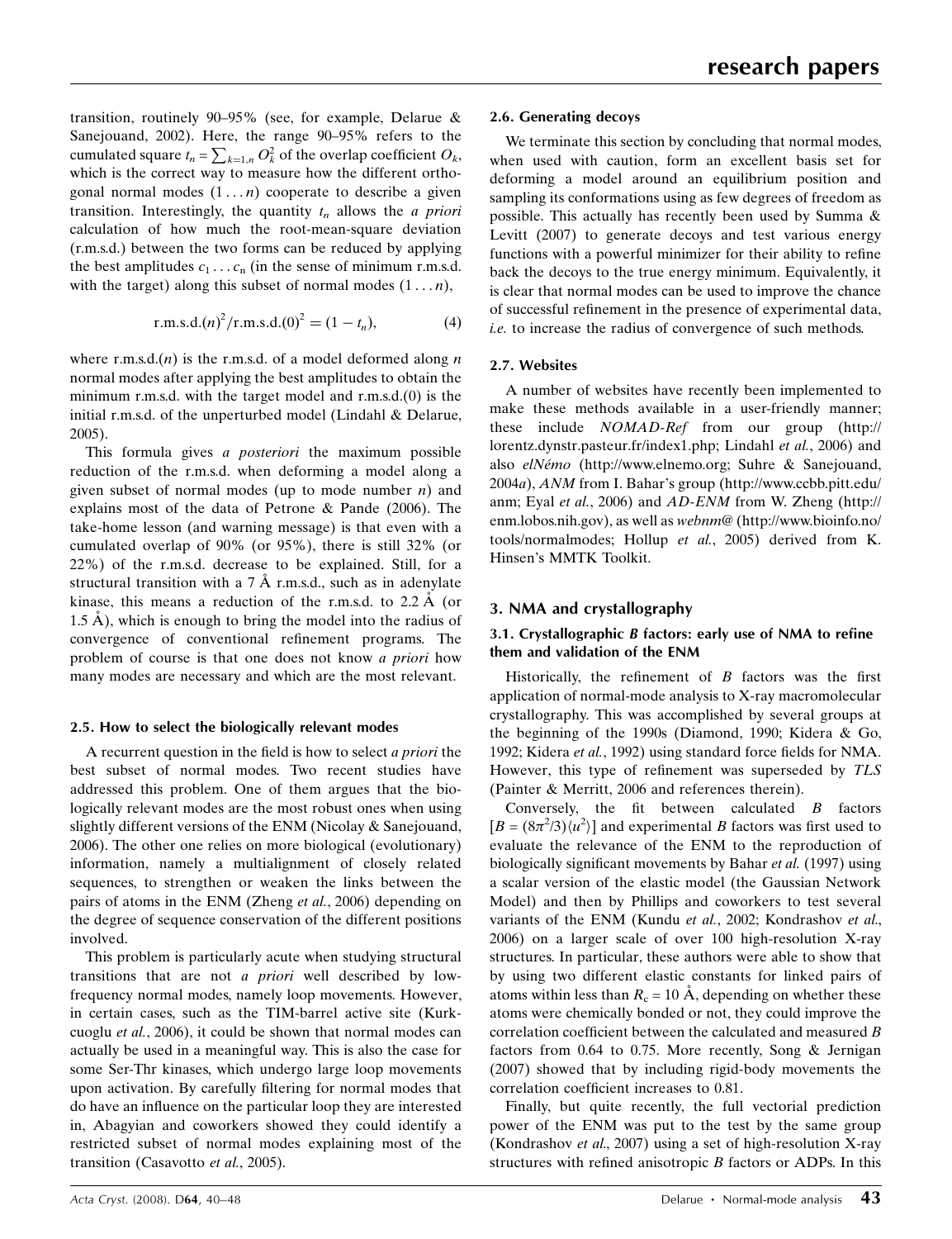case, several implementations of the ENM were again tested as well as normal modes derived from the CHARMM potential. Given the very encouraging results, it is likely that the use of ENM and NMA will gain wider use for B-factor refinement. Indeed, the group of J. Ma recently published two papers showing the benefit of a variant of the CA-based ENM (including harmonic constraints on bond angles and pseudodihedral angles) to refine large macromolecular systems at medium resolution (Poon et al., 2007; Chen et al., 2007) with about an order of magnitude fewer parameters than the TLS method.

In most applications of the ENM (see, for example, Lindahl  $&$  Delarue, 2005), the *B* factors are used to calibrate the elastic constant C of the model (see equation 2). The use of molecular dynamics to calibrate C in the presence of explicit solvent can be found in Hinsen et al. (2000).

### 3.2. NMA and structural diversity in MR: one-dimensional scans and template generation

However, as stated earlier, there is an even more obvious application of NMA to X-ray crystallography and that is the generation of model variants produced by systematically varying the amplitude of a given mode in a given range. Systematic one-dimensional scans of a given mode can be easily implemented, as well as two-dimensional scans: for each point of the grid search, the model is deformed and its crystallographic score, *i.e.*  $R$  factor, is then calculated (Suhre  $\&$ Sanejouand, 2004a,b). Generating random linear combinations of a limited set of modes is also possible, deforming the initial model  $\mathbf{r}_i^0$  into

$$
\mathbf{r}_{i} = \mathbf{r}_{i}^{0} + \sum_{l=1}^{N \text{mod}} c_{k} \mathbf{u}_{k}^{(i)},
$$
\n(5)

with randomly generated amplitudes  $c_k$ ; it is then possible to sample conformational flexibility within a given r.m.s.d. range (NOMAD-Ref; Lindahl et al., 2006). Scanning more than two modes is computationally prohibitive. One then has to resort to direct minimization of an  $R$  factor or, equivalently, the maximization of a correlation factor.

### 3.3. Direct refinement of NM amplitudes against X-ray data: radius of convergence

The nonlinear problem of fitting the amplitudes of a restricted set of (low-frequency) normal modes to a given diffraction data set is easily stated. Each structure factor  $\mathbf{F}_{\text{calc}}(\mathbf{H})$  of a model deformed with amplitudes  $c_k$  along a subset of normal modes (1 ... Nmod) takes the form

$$
\mathbf{F}_{\text{calc}}(\mathbf{H}) = \sum_{i=1}^{\text{Natom}} f_i \exp\left\{ 2i\pi \mathbf{H} \cdot \left[ \mathbf{r}_i^0 + \sum_{k=1}^{\text{Nmod}} C_k \mathbf{u}_k^{(i)} \right] \right\}.
$$
 (6)

Its modulus  $|F_{\text{calc}}(\mathbf{H})|$  is then used to calculate the global score that needs to be maximized.

$$
\text{CC}(|F_{\text{obs}}|, |F_{\text{calc}}|) = \frac{\sum_{\mathbf{H}} [|F_{\text{obs}}(\mathbf{H})| - \langle |F_{\text{obs}}| \rangle][|F_{\text{calc}}(\mathbf{H})| - \langle |F_{\text{calc}}| \rangle]}{\left\{ \sum_{\mathbf{H}} [|F_{\text{obs}}(\mathbf{H})| - \langle |F_{\text{obs}}| \rangle]^2 \sum_{\mathbf{H}} [|F_{\text{calc}}(\mathbf{H})| - \langle |F_{\text{calc}}| \rangle]^2 \right\}^{1/2}}, (7)
$$

where CC represents the usual correlation coefficient. This can be achieved by standard conjugate-gradient minimization routines that only need first derivatives of the score. These derivatives can be obtained analytically. This is actually very similar to what was originally performed by M. Tirion using X-ray fibre-diffraction data (Tirion et al., 1995).

For single-crystal diffraction data a number of tests have been performed with both calculated and experimental data (Delarue & Dumas, 2004). Firstly, these tests showed that the program can function as a rigid-body minimizer by using only the first six degrees of freedom. Secondly, if more degrees of freedom are allowed than those used to generate the calculated diffraction data, the program correctly refines their amplitude to 0. Thirdly, by generating many deformed models of a given mean r.m.s.d. and recording what proportion of these models is correctly refined back to the true solution, it could be established that the radius of convergence of the model was about  $8 \text{ Å}$  using  $8 \text{ Å}$  resolution calculated diffraction data. Finally, the program was tested with real experimental data obtained from the PDB for the two forms of citrate synthase (PDB codes 5csc and 6csc) and maltodextrinbinding protein (PDB codes 1anf and 1omp) and the results were excellent using either five or ten modes (Delarue & Dumas, 2004). A direct application to MR was presented in the case of polymerase  $\beta$  (PDB codes 1bpx and 1bpy), which showed that when replacing the rigid-body fitting program after the translation function by the normal-mode amplitude refinement (NOMAD-Ref; Lindahl et al., 2006), the score of the list of potential solutions was modified in such a way that false positives were down-weighted and the true solution now emerged as that with the highest score (Delarue & Dumas, 2004).

#### 3.4. Available software and websites

NOMAD-Ref (Lindahl et al., 2006; http://lorentz.dynstr. pasteur.fr/index1.php) and *elNémo* (Suhre & Sanejouand, 2004a; http://www.elnemo.org) are available online. Both offer the generation of systematically perturbed models along a given set of normal modes, either separately or as a random mixture of modes matching a user-preset r.m.s.d. The generated trajectories are concatenated PDB files that can be visualized either with PyMOL (DeLano, 2002) or VMD (Humphrey et al., 1996).

Nomad-Ref (Lindahl et al., 2006) can also accept normalmode amplitude refinement jobs in any space group; the user is asked to give the input PDB file for the model to be refined and the formatted data set of the X-ray data, along with the space group, unit-cell parameters and number of modes.

Successful subsequent examples of the use of this software are described by Kondo et al. (2006) for NOMAD-Ref and by Akif et al. (2005) for CaspR and elNémo.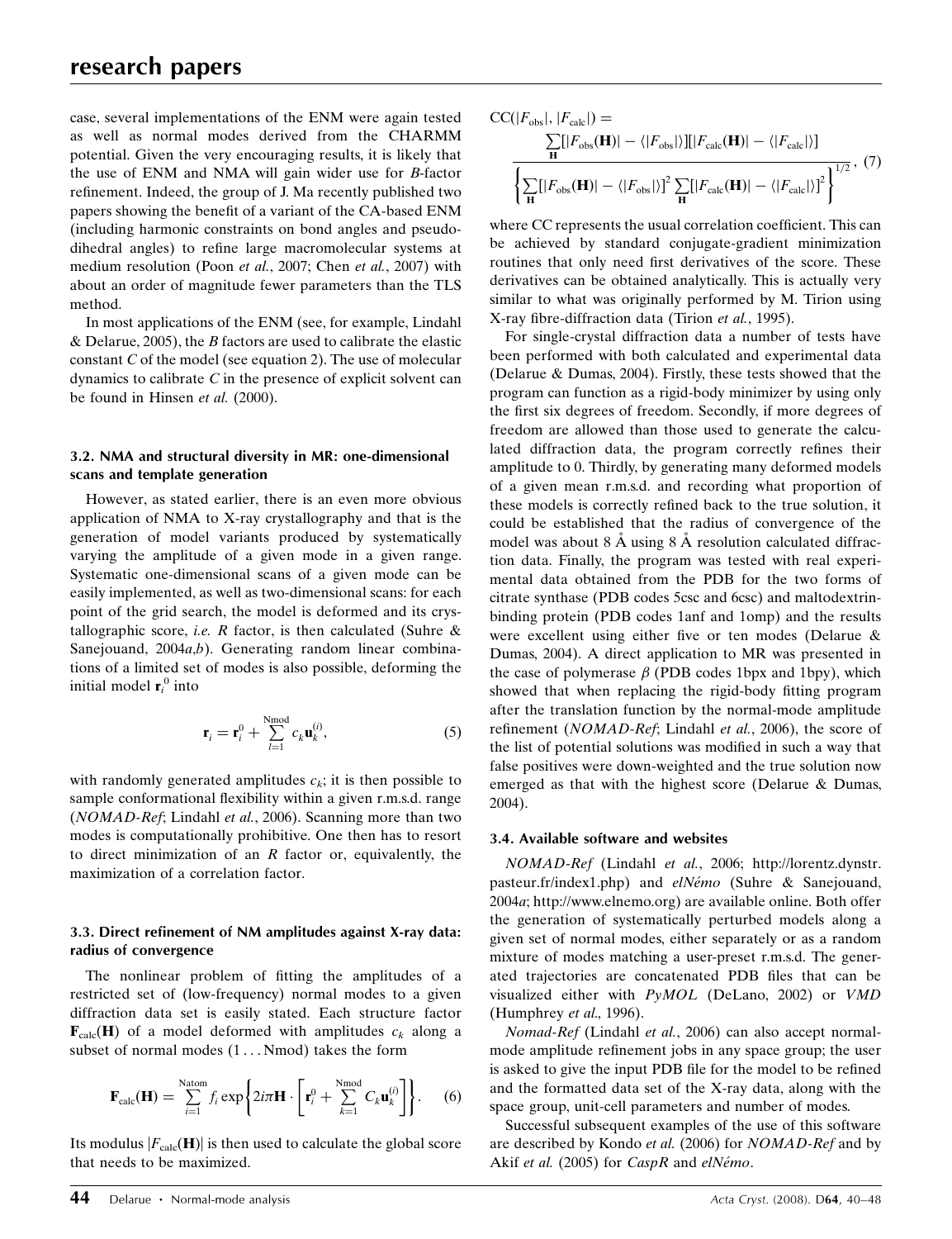We terminate this section by stressing that the conjugategradient refinement of amplitudes described above (Delarue & Dumas, 2004) and implemented in NOMAD-Ref (Lindahl et al., 2006) is meant to be used after rotation and translation functions in MR, in place of the rigid-body refinement program (Navaza, 2001). It requires the rough positioning of the model but can tolerate large errors in the positioning.

### 4. NMA and cryo-EM (flexible fitting)

When a map, even at low resolution, is available, refinement can be performed either in real space or reciprocal space. The same principles at work in NMA refinement using X-ray data can also be applied with low-resolution cryo-EM data. This is easily seen in real space and was indeed described as 'normalmode flexible fitting', with test cases by Tama and coworkers (Tama *et al.*, 2004*a*,*b*), and was subsequently applied to various experimental situations (Mitra et al., 2005). A slightly more elaborate version of this method was implemented by Hinsen et al. (2005), also in a real-space formulation, and applied to  $Ca<sup>2+</sup>$  sarkoplasmic ATPase cryo-EM data. We also described the same type of idea but in a reciprocal-space formulation (Delarue & Dumas, 2004). The only modification concerns the score in (3), which should now deal with phased structure factors, and this is performed by replacing every product  $A \cdot B$ of two real numbers  $A$  and  $B$  by the complex analogue  $Re(A \cdot B^*)$ .

$$
CC(\mathbf{F}_{obs}, \mathbf{F}_{calc}) = \frac{\sum_{\mathbf{H}} \text{Re}[\mathbf{F}_{obs}(\mathbf{H}) \cdot \mathbf{F}_{calc}(\mathbf{H})^{*}]}{\left[\sum_{\mathbf{H}} \mathbf{F}_{obs}(\mathbf{H}) \cdot \mathbf{F}_{obs}(\mathbf{H})^{*} \sum_{\mathbf{H}} \mathbf{F}_{calc}(\mathbf{H}) \cdot \mathbf{F}_{calc}(\mathbf{H})^{*}\right]^{1/2}},\tag{8}
$$

where it is understood that the mean value  $\langle \mathbf{F(H)} \rangle$  has been subtracted from each phased structure factor. It works extremely well for all the test cases that we have tried, with either synthetic data (citrate synthase, r.m.s.d. =  $3.0 \text{ Å}$ ; adenylate kinase, r.m.s.d. = 7.1  $\AA$ ) or real experimental data  $(Ca^{2+}$  sarkoplastic ATPase, data courtesy of K. Hinsen & J. J. Lacapère). As is already well known, the radius of convergence is even larger in the presence of phase information than when using only structure-factor moduli.

The case of adenylate kinase is described in more detail in Fig. 4, with the envelope in cyan and the CA-trace model in magenta. The starting model is the open form (Fig. 4a) and the target is the calculated envelope at  $10 \text{ Å}$  resolution of the closed form (Fig. 4b). The amplitudes of ten modes were refined and found to match the expected values closely.

Other simpler approaches consist of generating systematically perturbed models along one particular mode using, for example, the elNémo web server and then proceeding with the standard MR procedure into the cryo-EM map (Trapani et al., 2006) for each perturbed model.

The advantage of working in reciprocal space is that it can in principle deal with any kind of regular periodic system. We also implemented a version of the algorithm that works with noncrystallographic symmetry (NCS). As usual, it is best to

The program was used with success by Schaffitzel et al. (2006) for a large macromolecular assembly through the web interface NOMAD-Ref (Lindahl et al., 2006).

The same type of algorithm was also implemented in a new program and website called NORMA (Suhre et al., 2006) based on the earlier rigid-body refinement and molecularreplacement program URO designed for cryo-EM data by Navaza et al. (2002), as well as the normal-modes calculation package of Y.-H. Sanejouand. The main differences from NOMAD-Ref are (i) the search for the best amplitudes of the normal modes is stochastic, using the simplex method in a simulated-annealing scheme (Press et al., 2002), and (ii) there is a much more elaborate algorithm involving macrocyles which periodically recalculates normal modes in alternation with regularization cycles for the geometry of the chain using REFMAC (Murshudov et al., 1997). Examples and test cases are described both online (http://www.elnemo.org/NORMA) and in the original article (Suhre et al., 2006).

### 5. Dealing with structural diversity and refinement: plugging in all possible models and refining their weights

In the preceding section, we have shown that knowledge and generation of conformational diversity through a well parameterized model can help MR. Because trying all models one by one is a very tedious process, this naturally leads to the following question: can one try to refine all the available possible models in a single cycle by weighting each of them with an adjustable weight and refining these weights? The expectation is of course that irrelevant models will be refined to zero occupancy if they make no contribution to the experimental data  $F_{\text{obs}}(\mathbf{H})$ .

This is actually related to another issue that has recently been repeatedly raised in the crystallographic community (de Bakker et al., 2006), namely how to most faithfully represent the conformational diversity of a model in the crystal environment, especially at low resolution (Furnham, Blundell et al., 2006; Furnham, Dore et al., 2006). This goes back to the concept of 'multicopy refinement' as defined by Burling & Brünger (1994). The idea is to simultaneously refine a number of models (typically 8–10) that 'do not see each other' but contribute equally to the agreement with the experimental  $F_{obs}$ (H). The problem of course is that in doing so one introduces 8–10 times more parameters (coordinates) to be refined, thereby often leading to overfitting. One possible cure to the problem is to resort to dihedral (internal) angle refinement, with about 7–8 times less variables than in the Cartesian coordinates system (Pellegrini et al., 1997), leaving the ratio (No. of observations/No. of fitted parameters) virtually unchanged. We think that the weights of the different models should also be refined, because there is no reason to believe that each state is equally populated. This actually adds a very small number of variables and our feeling is that it ought to be supported by any refinement program for physical reasons.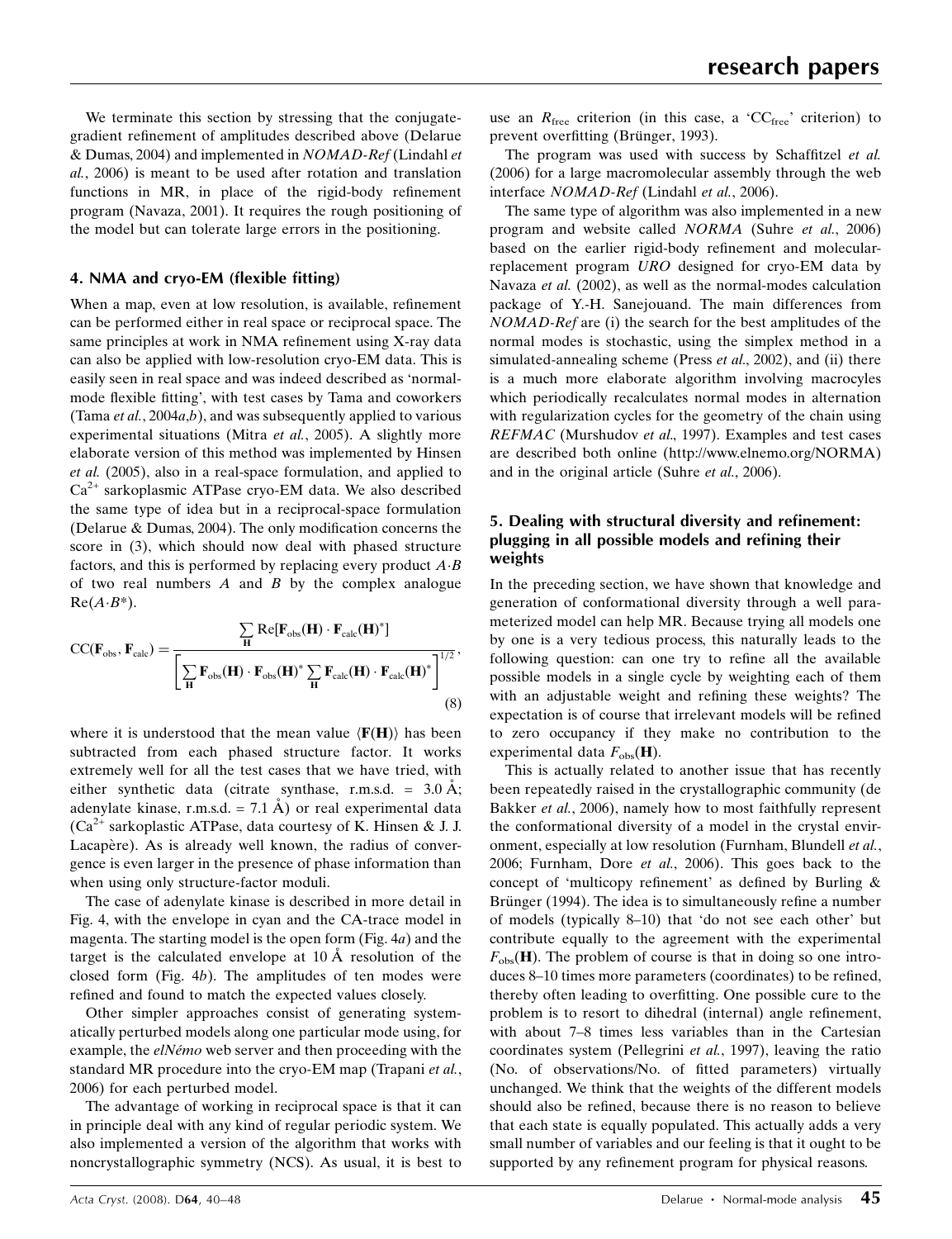## research papers

In the following test case, we address the simpler case in which the models are fixed and their weight is adjustable and refined against the experimental data  $(R \text{ factor})$ . In MR, this



#### Figure 4

Refinement in an envelope: the case of adenylate kinase (PDB codes 1ake and 4ake). Left, the open form (CA trace) and its envelope at 10  $\AA$  resolution (cyan). Right, the refined open form (CA trace) in the envelope of the closed form at  $10 \text{ Å}$  resolution (cyan).



#### Figure 5

Mean field refinement of the weights of 25 different models against diffraction data calculated solely from model 20. The flowchart of the algorithm (see Koehl & Delarue, 1994, 1996) is shown, with an inset representing the result of the mean field refinement of amplitudes (continuous line) and comparison with a normal conjugate-gradient refinement (dashed line).

could also be implemented in the usual translation function with little modification of the original code. In the same vein, it should be possible to derive a multicopy version of the rota-

> tion function with a score that uses calculated structure factors as the weighted means of structure factors of the possible individual models; the idea is then to refine the weights for each orientation in an effort to increase the signal-to-noise ratio (work in progress).

> To test the feasibility of this approach, we performed the following experiment: a total of 25 different models corresponding to 25 increasing amplitudes along one particular normal mode was generated for citrate synthase. Calculated structure factors were generated for one particular model corresponding to amplitude  $m = 20$  and set as  $F_{\text{obs}}$ . As a starting point all models are equally probable and receive an equal initial probability  $p_m = 1/25$ . The calculated structure factor for this particular ensemble of models is just the weighted average of all structure factors of the different models  $F_m(\mathbf{H}),$

$$
F_{\text{calc}}(\mathbf{H}) = \sum_{m} p_{m} F_{m}(\mathbf{H}). \tag{9}
$$

Next we performed mean-field optimization of the weights using the correlation between  $F_{\text{calc}}$  and  $F_{\text{obs}}$  as a score. The mean field main cycle performs in the usual way, deriving first the 'energy' of each model in the framework of mean field theory; this energy is then converted into a probability using a Boltzmann-like formula (Koehl & Delarue, 1994, 1996). When this has been performed for all models, a new energy can be computed and the next cycle can begin until the weights no longer vary (self-consistency condition; see flowchart in Fig. 5).

More precisely, if one defines a free energy of the form

$$
F = R - TS,\t(10)
$$

where S is the entropy  $-\sum_m p_m \log p_m$ ,  $T$  is the temperature and  $R$  is the usual crystallographic factor, then minimizing the free energy with respect to  $p_m$  gives (Kubo, 1965)

$$
p_m = (1/Z) \exp(-\beta E_m), \qquad (11)
$$

where  $\beta = 1/T$  and  $E_m = \partial R/\partial p_m$ .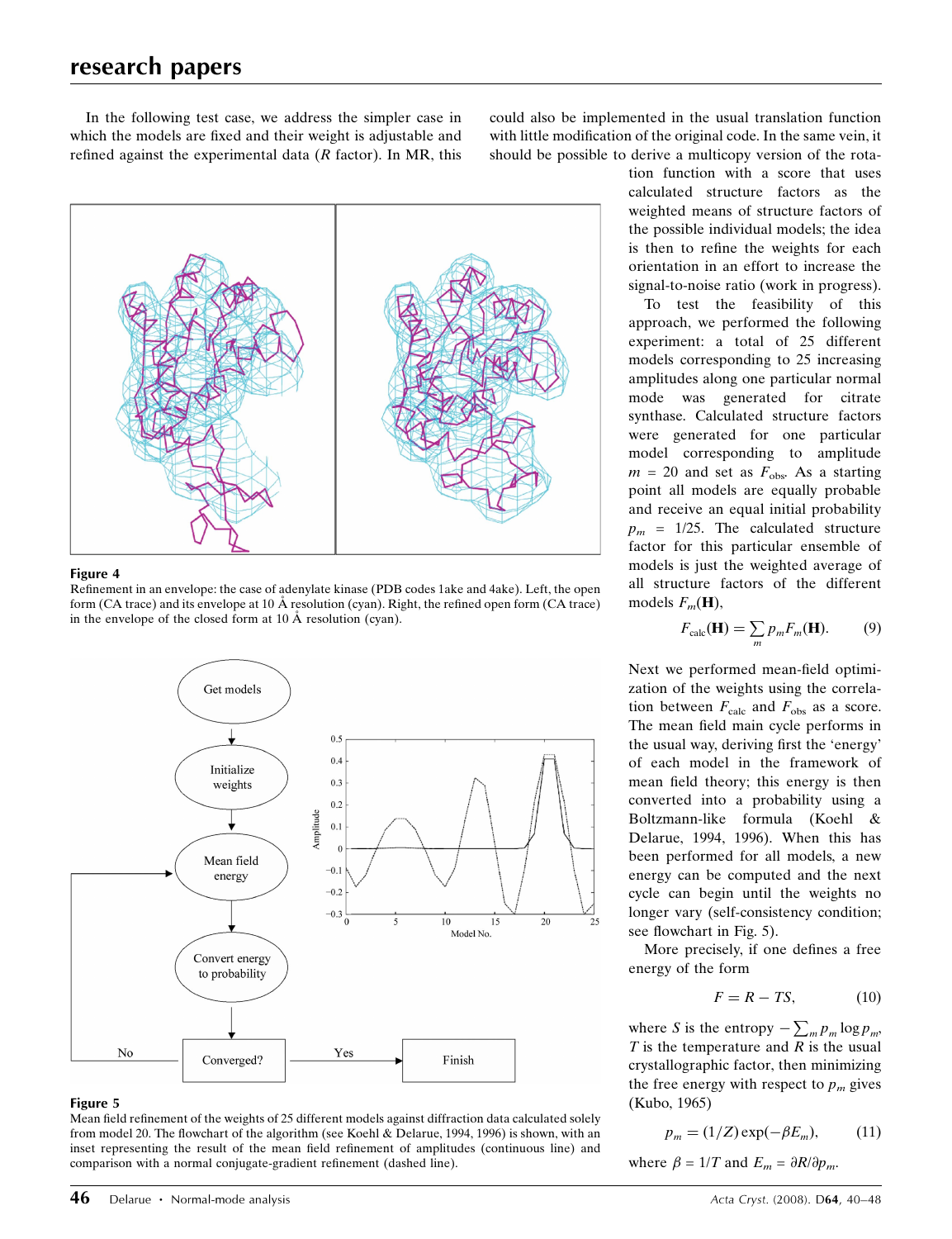The refinement starts with uniform values of the weights, which are updated at each cycle of the refinement until a selfconsistent solution is obtained; at each cycle the derivatives are evaluated at the current solution, *i.e.* the current set of  $(p_m)$  values (see Delarue & Orland, 2000). The proportionality factor Z is determined by using the normalization condition  $1 = \sum_{m} p_m$ . The temperature governs the contrast between the different populations. We implemented this method and tested it for the above-mentioned example. For the sake of simplicity the derivatives were calculated numerically, but they could of course be calculated analytically. Convergence was achieved in about 20–30 cycles, leading to a dominant weight for the true expected solution. A control experiment in which the weights were simply refined by conjugate-gradient techniques failed to give the expected result (see inset in Fig. 5).

In a more general way, it is clear that techniques derived from molecular modelling can be used in the context of crystallographic model refinement by adding one more term to the energy criterion, as derived by imposing the conformity of the  $F_{\text{calc}}(H)$  to the  $F_{\text{obs}}(H)$  moduli. Specifically, the issue of dealing with different conformers could benefit from standard statistical thermodynamics techniques, attributing a adjustable weight to each possible copy, which has been used by many authors for side-chain positioning (Koehl & Delarue, 1994). If a map is available, this could be performed in real space (see MUMBO; Stiebritz & Muller, 2006) with a score that is just the opposite of the electron density at the tentative position of the atoms. If no phases are available, one would have to resort to a reciprocal-space score based on structure-factor moduli. The derivatives in the 'mean field energy' in (11) then give rise to pseudo-two-body interactions that can effectively be dealt with by mean field techniques (Koehl & Delarue, 1996).

#### 6. Conclusion

Because the normal-mode representation of conformational flexibility has been validated both through the analysis of a database of protein movements and correlation with experimental  $B$  factors, its use as a refinement tool has recently emerged. This is true not only for B-factor refinement but also for model refinement. One simple idea that has proved useful is to refine the amplitudes of the normal modes against diffraction data so as to reproduce model deformations through a much reduced set of degrees of freedom.

Furthermore, the inherent flexibility of macromolecules is now well documented and widely recognized as an essential feature that is necessary to explain their biological activity. It seems best to guide the generation of meaningful structural variants with experimental data, e.g. NMR (Best et al., 2006) or crystallography (Levin et al., 2007). Performing an ensemble average in crystallography where each copy receives an equal weight is not really possible, as statistical sampling would require many thousands of copies to be refined with a single data set (hopefully, the stable conformations would appear many times in the refined ensemble). Instead, the number of copies that can be refined simultaneously is limited to about 10–12. However, refining the weights of this limited

number of copies is possible and does not appreciably change the ratio No. of observed data/No. of fitted parameters. Recent studies using an equal weight for each copy convincingly show that it helps to reduce both  $R_{work}$  and  $R_{free}$  (Levin et al., 2007), but that the number of copies needed to explain the data, as assessed by the decrease in  $R_{\text{free}}$ , can vary from one system to another. We argue here that refining the weights of the different copies, while adding a negligable number of degrees of freedom, should precisely take care of this problem: unneeded copies will have their weight refined to a very small value ( $p_m < 0.01$ ). Additionally, assigning a weight to each possible (fixed) structural model in MR may accelerate structure solution in a straightforward manner. Preliminary tests show that such a weight refinement against experimental data for a series of structural variants of a given model is indeed possible and robust.

I thank Ph. Dumas for helpful comments on the manuscript, P. Koehl for useful advice and generating the scripts leading to Fig. 1, and Y.-H. Sanejouand for his freely available NMA and ENM code and numerous enjoyable discussions. This work was funded in part by an ACI grant from CNRS (IMPBIO 045).

#### References

- Akif, M., Suhre, K., Verma, C. & Mande, S. C. (2005). Acta Cryst. D61, 1603–1611.
- Bahar, I., Atligan, A. R. & Erman, B. (1997). Fold. Des. 2, 173–181.
- Bakker, P. de, Furnham, N., Blundell, T. L. & DePristo, M. A. (2006). Curr. Opin. Struct. Biol. 16, 160–165.
- Best, R. B., Lindorff-Larsen, K., DePristo, M. A. & Vendruscolo, M. (2006). Proc. Natl Acad. Sci. USA, 103, 10901–10906.
- Brooks, B. & Karplus, M. (1983). Proc. Natl Acad. Sci. USA, 80, 6571– 6575.
- Brünger, A. T. (1993). Acta Cryst. D49, 24-36.
- Burling, F. T. & Brünger, A. T. (1994). Isr. J. Chem. 34, 165-175.
- Casavotto, C. N., Kovacs, J. A. & Abagyan, R. (2005). J. Am. Chem. Soc. 127, 9632–9640.
- Chen, X., Poon, B. K., Dousis, A., Wang, Q. & Ma, J. (2007). Structure, 15, 955–962.
- Claude, J. B., Suhre, K., Notredame, C., Claverie, J. M. & Abergel, C. (2004). Nucleic Acids Res. 32, W606–W609.
- DeLano, W. L. (2002). The PyMOL Molecular Graphics System. DeLano Scientific, Palo Alto, CA, USA.
- Delarue, M. (2007). Macromolecular Crystallography, edited by M. R. Sanderson & J. V. Skelly, pp. 97–114. Oxford University Press.
- Delarue, M. & Dumas, P. (2004). Proc. Natl Acad. Sci. USA, 101, 6957–6962.
- Delarue, M. & Orland, H. (2000). Acta Cryst. A56, 562–574.
- Delarue, M. & Sanejouand, Y.-H. (2002). J. Mol. Biol. 320, 1001–1024.
- Diamond, R. (1990). Acta Cryst. A46, 425–435.
- Eyal, E., Yang, L. N. & Bahar, I. (2006). Bioinformatics, 22, 2619– 2627.
- Furnham, N., Blundell, T. L., DePristo, M. A. & Terwilliger, T. C. (2006). Nature Struct. Mol. Biol. 13, 184–185.
- Furnham, N., Dore, A. S., Chirgadze, D. Y., de Bakker, P., DePristo, M. A. & Blundell, T. L. (2006). Structure, 14, 1313–1320.
- Go, N., Noguti, T. & Nishikawa, T. (1983). Proc. Natl Acad. Sci. USA, 80, 3696–3700.
- Hinsen, K. (1998). Proteins, 33, 417–429.
- Hinsen, K., Petrescu, A. J., Dellerue, S., Bellissent-Funel, M. C. & Kneller, G. (2000). Chem. Phys. 261, 25–37.